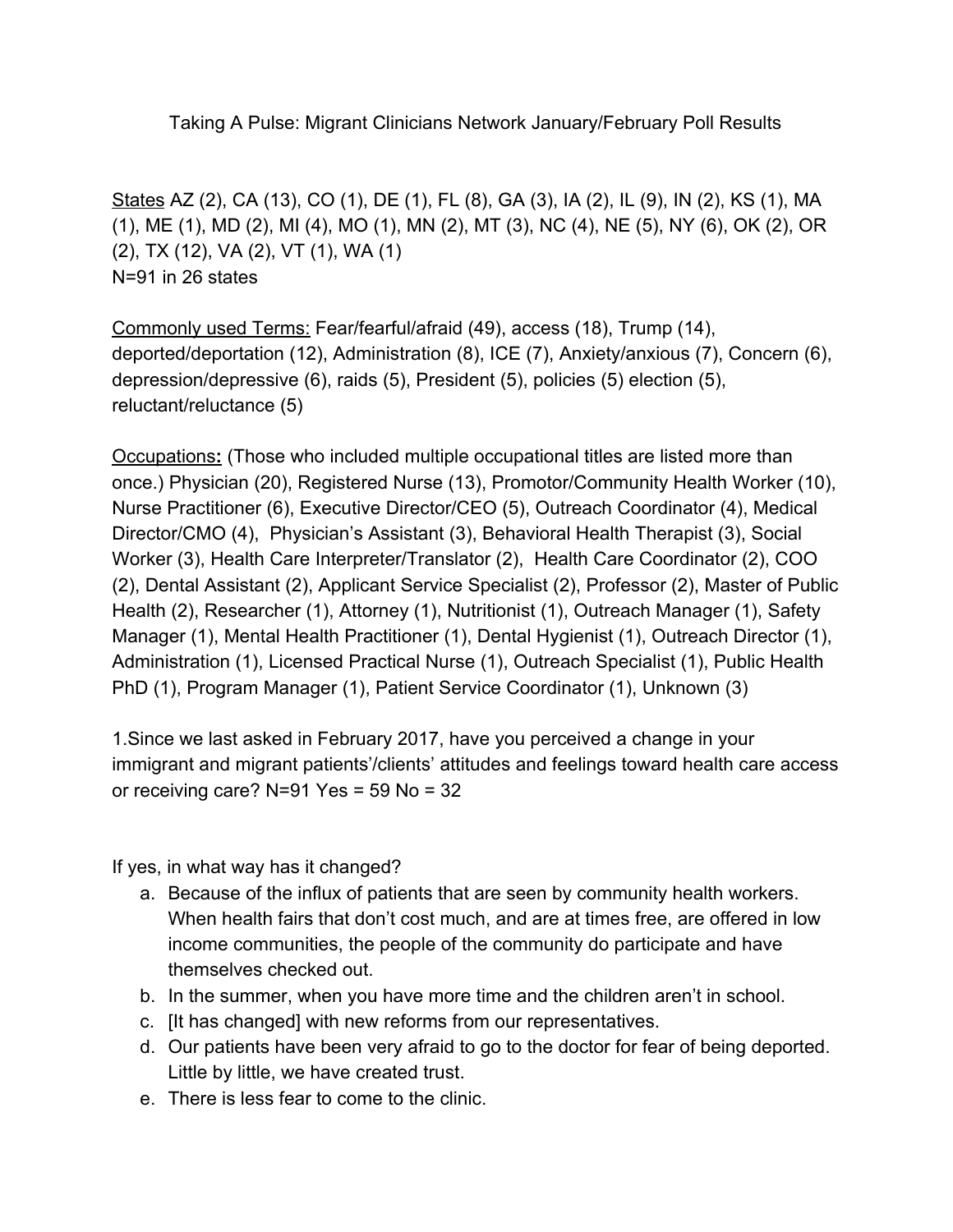- f. It has changed because of the fear that people have just to continue with their treatments because of President Trump's policies. This began when he became president. All this mental harassment affects the whole nation.
- g. People approach us less for fear of the current laws that govern the country.
- h. Today, it's difficult for them to have the the same medical attention because their insurance has changed and they do not have a primary care physician.
- i. Past 12 months
- j. Entire year. Fearful of going to clinic, going to hospital, even going to dentist. Raids, police cooperation with border patrol and ICE.
- k. Since the new president was elected. People are scared.
- l. Concerns about accessing care due to fears of deportation
- m. 2017
- n. They feel they have less access and have had to change insurance plans, sometimes switching to [another insurance provider].
- o. Towards the end of last year, patients and their families were concerned with the political change and health care.
- p. More fearful of accessing services, since election of Trump
- q. Not seeking services due to government changes.
- r. Since Trump took office, threatened DACA.
- s. Past year, more reluctance to seek care.
- t. More reluctant to go to look for services.
- u. Patients are definitely more scared to access healthcare for fear of deportation.
- v. They are fearful of losing coverage and want to know if we share information with federal government.
- w. 1 year. The National adverse dialogue has people very worried, afraid to access care, sometimes.
- x. Because we are open for more later hours.
- y. The past 10 months.
- z. Fear in deportation w/giving information.
- aa.Over the past year, immigrants are more open to primary care. I think education has had a lot to do with change.
- bb.Over the last 6 months, patients are more knowledgeable about available services due to word of mouth referrals from others.
- cc. I have been at [my clinic] for 1.5 years and for that whole duration there have been mixed reviews.
- dd.Past year or so, some fear to access services, ICE raids in area.
- ee.More reticent to seek care, especially in public places.
- ff. Patients are much more worried about being deported. Depression, anxiety, and stress has gone up.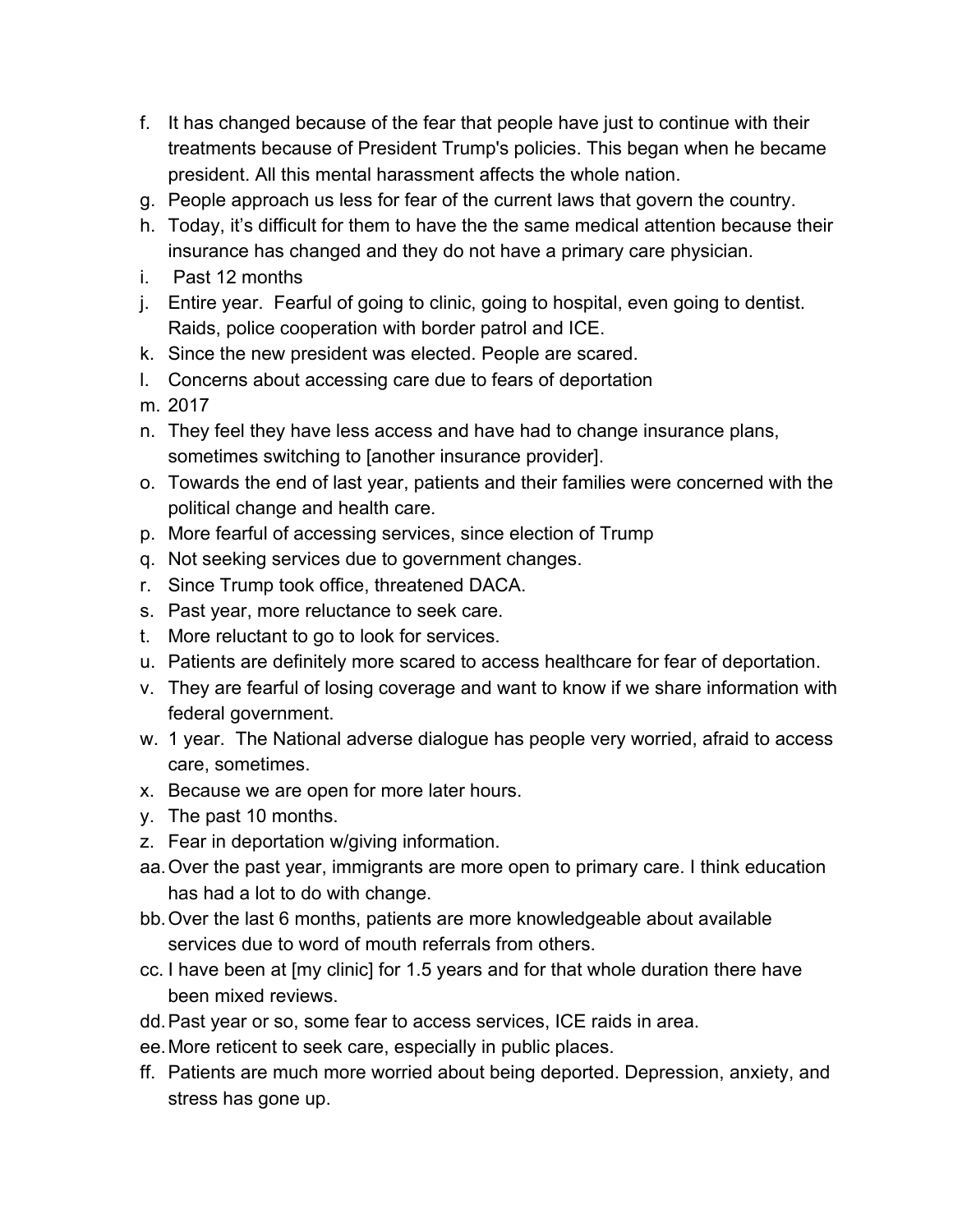- gg.More reluctant to engage in services, decreased perceived need to both preventive and treatment services.
- hh.The Trump administration immigration policies.
- ii. People steadily have stopped coming in and if they do and need further assessment and treatment they often refuse to go to hospital.
- jj. Since November 2016 through January 2018; more fearful, more anxiety, more worry about appointments/referrals to other locations.
- kk. Clients are fearful of being picked up and arrested while seeking healthcare. I attribute this to increased ICE presence and actions
- ll. Beginning fall 2017.
- mm. More fear around immigration concerns especially since Jan 2017.
- nn.Appears to be more caution in utilizing health services; fear of authorities approaching clients.
- oo.More fear to access services; more concern about cost, insurance, etc.
- pp.Last 13 months. Seek care only when urgently necessary due to payment/insurance barriers.
- qq.More anxiety and depression since issues related to DACA and immigration have escalated in the U.S.
- rr. Last year. Afraid of coming to see the doctor, think they could be reported to immigration.
- ss. Fear of coming into health center unless very ill.
- tt. Since the beginning of 2017 more migrant patients have been reluctant to come into the office or be seen in-camp.
- uu.Trump administration escalation of racist agenda; fear of ICE/Border Control focus and harassment.
- vv. Since the new (Trump) administration was elected into office. I attribute to rhetoric and policies of this administration.
- ww. Trump
- xx. Since the election of Donald Trump.
- yy. The attitudes changed when Trump was elected president. They are scared of being deported.
- zz. There is some nervousness about seeking health care due to concerns regarding status and deportation.
- aaa. More hopeless and fearful.
- bbb. Since the election we have had an increase in stress and anxiety.
- ccc. There is increased fear and hesitation in seeking non-emergency or non-urgent care.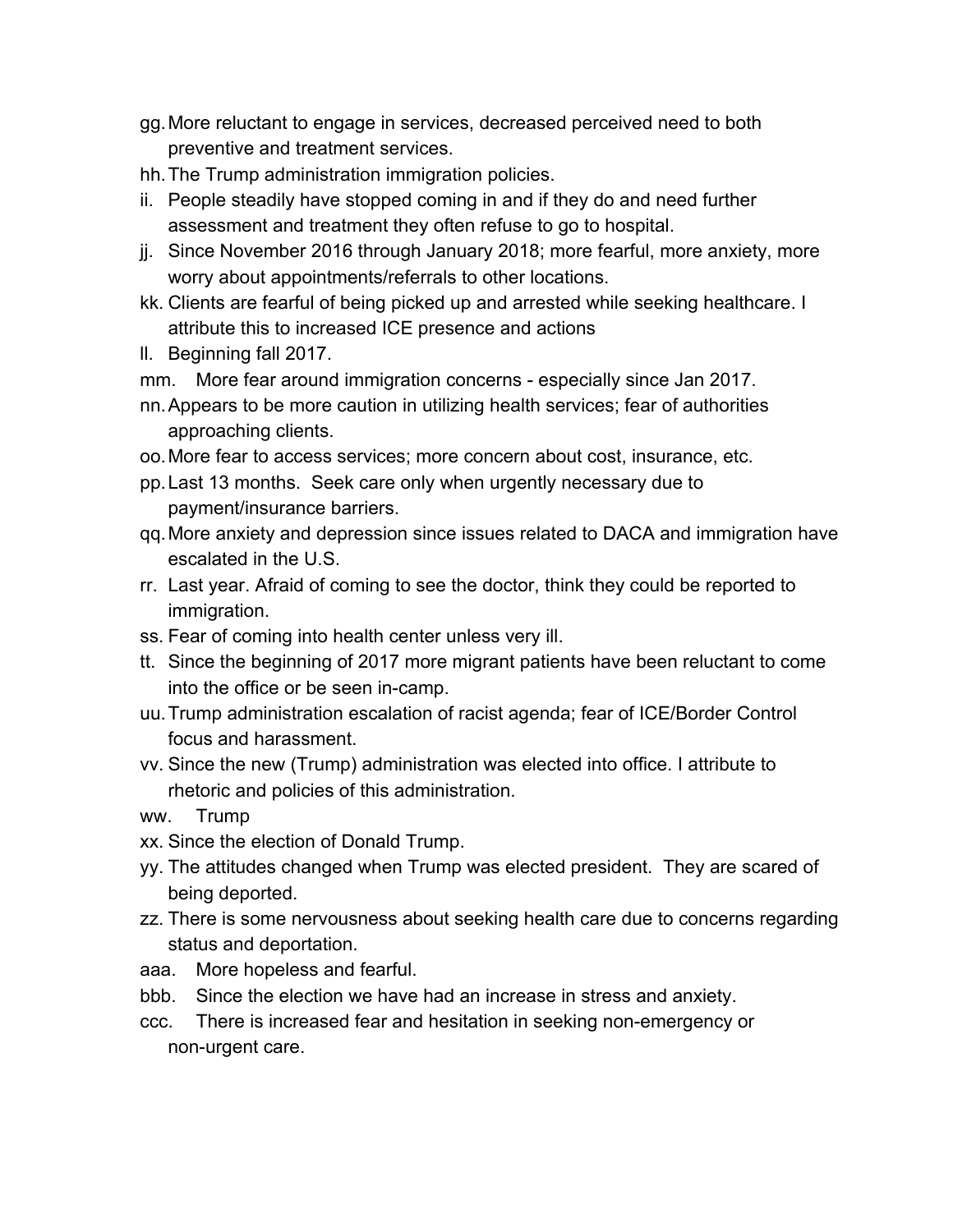2. Since we last asked in February 2017, have you perceived a change in the obstacles that your immigrant and migrant patients/clients face to receive care?  $N = 91$  Yes = 52 No= 39

## If yes, please elaborate.

- a. There hasn't been any change. Marginalized patients are afraid to go to the clinics or to a doctor, first because the language -- some do not understand much English -- and second, most are undocumented individuals.
- b. The biggest obstacle was the fear of raids in clinics, but little by little they are losing their fear.
- c. Because, with the classes, they are more informed.
- d. The change can be said to have been positive, since there are clinics that offer real help in general: migrants and immigrants.
- e. There are many difficulties for some to look at a doctor because of their legal status.
- f. 8 to 12 months
- g. Access to specialists is limited.
- h. No changes. Transportation and language barriers for some, along with immigration scares.
- i. Transportation, language barriers and reading materials.
- j. Clinic hours and days.
- k. Lack of resources and access in general due to more restrictive immigration policies.
- l. all year
- m. University hospital now refuses to give Charity Care to immigrants with a visa.
- n. Incremental decrease in willingness to travel due to increased immigration enforcement.
- o. Since Jan 20, 2017 when new President took office. Many people afraid of ICE raids, more openly racist community confrontations.
- p. Past 13 months
- q. Obnoxious frontline staff interrogating patients about legal status. Evil documented patients harassing Latinx patients in waiting room.
- r. Some are afraid to go out because they fear not coming back to their family.
- s. Mostly related to immigration
- t. 2017
- u. Overall, can't give a time period, fear of stopping DACA and restrictions against certain groups, eg Haitians and El Salvadorans.
- v. Less access to assistance programs, less funding
- w. Yes, our patients have been reluctant to seek care for fear of discrimination.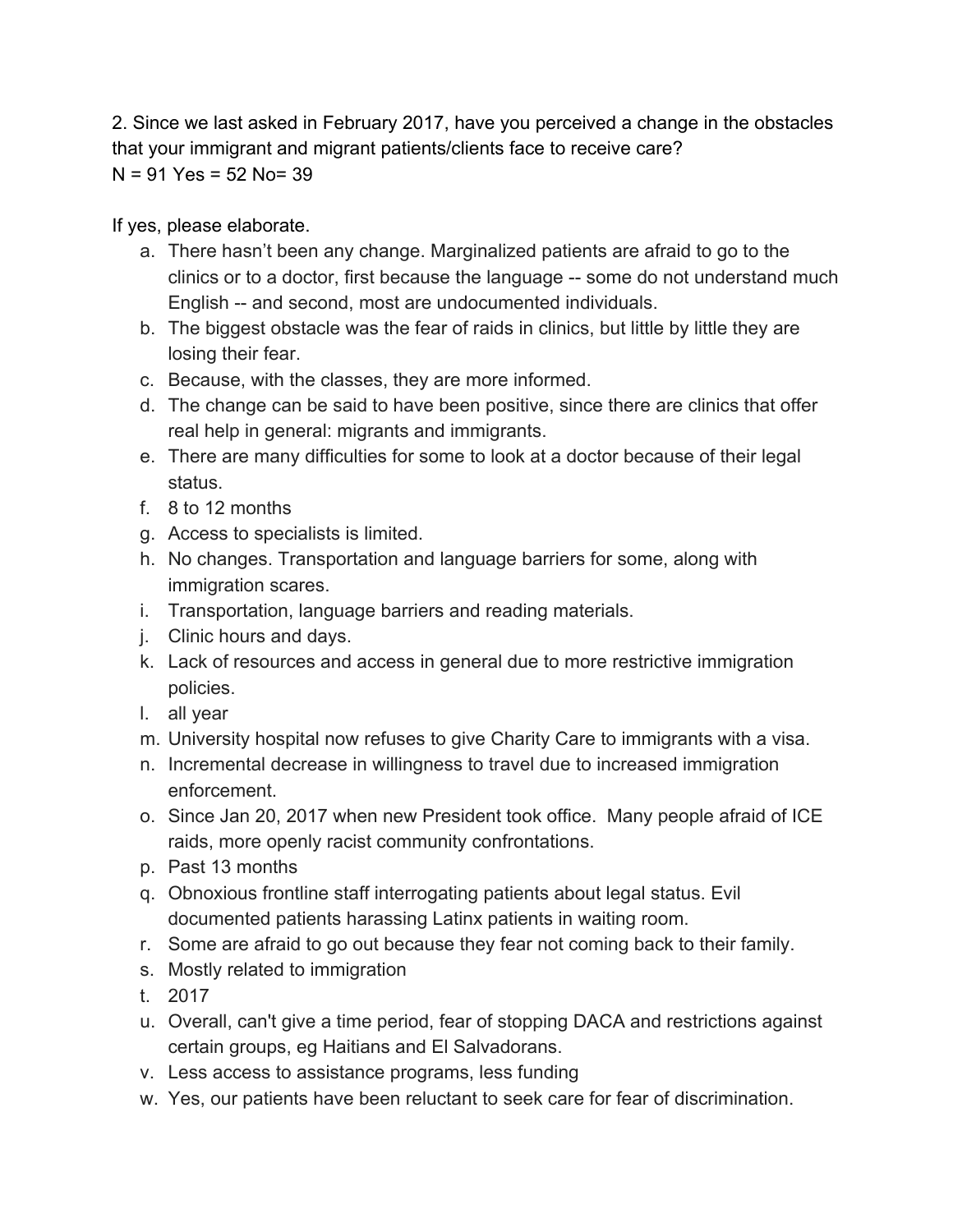- x. It is an issue of perception, they are afraid to go out.
- y. More police and ICE activity worries even those with papers. Less people wanting to travel much, less families migrating.
- z. Employer refusal to give patient time off to receive care w/o reprisal or loss of job.
- aa.Fear is primary challenge, limiting our ability to execute care that cannot take place on our mobile units.
- bb.Fewer patients are enrolling in services.
- cc. Increased fear
- dd.The Trump administration immigration policies
- ee.There's fear of deportation
- ff. Nov '16 through Jan '18, more obstacles based on fear of travel, fear of bills, fear of arrest, loss of children if arrested.
- gg.Seeking care is less likely
- hh.Since Jan 2017 difficulty with pregnancy care, cost of care and funding for FQCHC and CHIP.
- ii. fear of contact w/authorities
- jj. More fear due to immigration-related concerns, negative political rhetoric, and racist rhetoric.
- kk. Last 13 months. Fear of, increased encounters with and difficulty because of ICE.
- ll. Last year and current. Increased financial difficulties.
- mm. More Police presence
- nn.Recently have noticed that some institutions will not see a patient if they are undocumented.
- oo.Restricted mobility due to ICE/Border Patrol harassment and intimidation.
- pp.There is more fear about accessing services.
- qq.Since the election of Donald Trump.
- rr. A negative atmosphere regarding immigration has been created and is leading some individuals [to have] negative attitudes toward immigrants.
- ss. In the past half year
- tt. local raids caused an increase in the no-show rate.
- uu.Increased fear of detention and deportation.

3. Since we last asked in February 2017, has community perception of your work changed?

N= 91 Yes = 27 No = 64

If yes, please elaborate.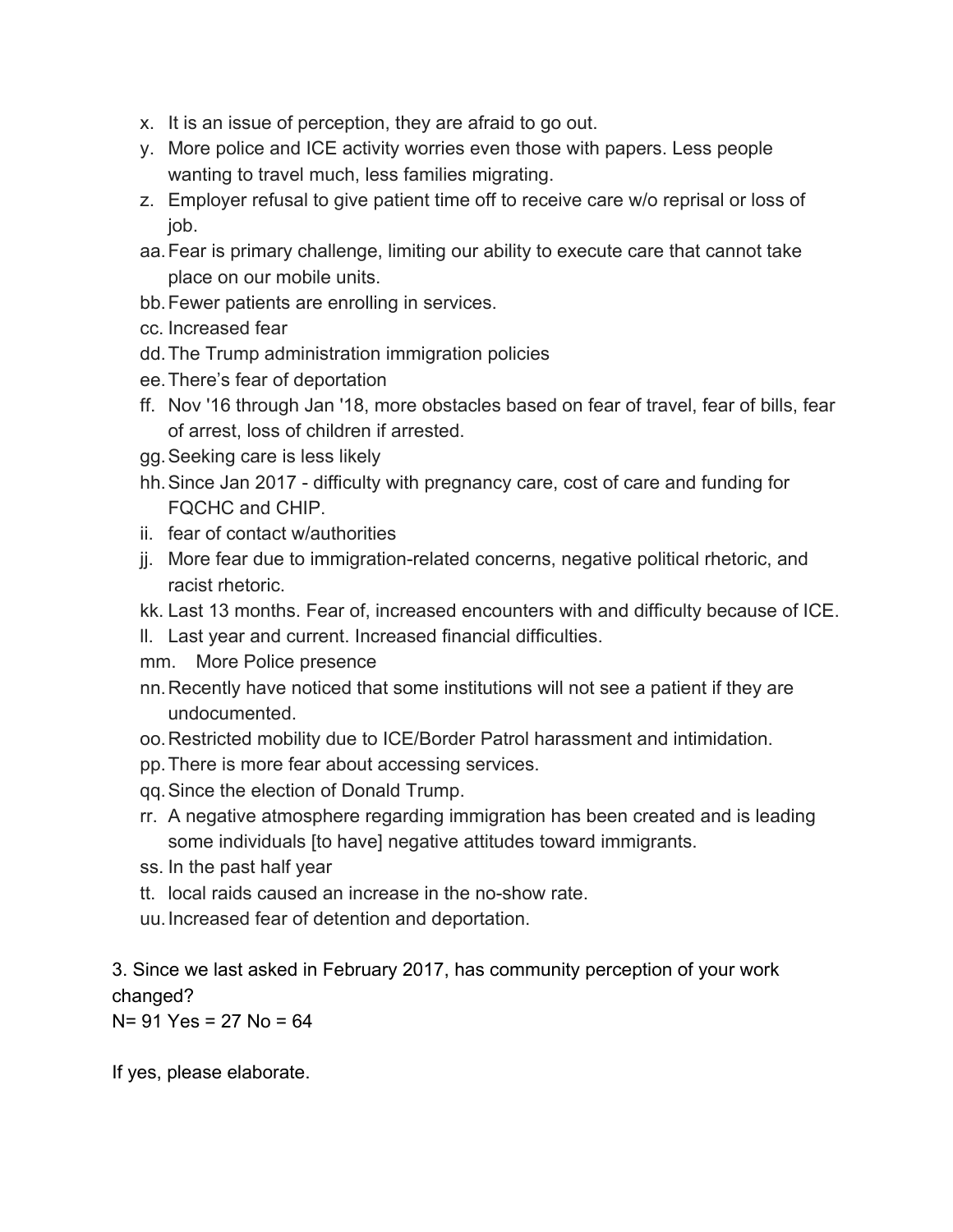- a. People are more informed when they have health fairs or there are people who talk to them about health in Spanish.
- b. I think the fear of being deported.
- c. The community feels more comfortable going out into the streets.
- d. The community likes to participate above all in how to eat healthier.
- e. People accept promotoras better because they create an environment of trust.
- f. We are doing what we can to support families in the health part
- g. Again, hard to say. The "Build the Wall" sign has been across the street from one of sites for many years.
- h. For the most part the community is not aware of us and what we do.
- i. Not that I'm aware of.
- j. Since we are a new site, I believe much of the community has a better idea of the population that we serve
- k. The university community has been more supportive of our work.
- l. Over the past year, repeated outreach for blood pressure and glucose testing are more accepted.
- m. Word of mouth from patient to patient has helped spread knowledge of services.
- n. Higher profile since we've taken in a lot of displaced Puerto Rican patients after Hurricane Maria [I know, NOT immigrants in]
- o. There is no trust or belief that there are medical programs and non-profits trying to help them. It started with Donald Trump.
- p. 2017
- q. After new administration getting worse as the months went by, we see more people trusting less, asking if we share information.
- r. We do care and are a safe facility to receive medical services for those who qualify.
- s. All fall 2017
- t. Partially due to our patient navigators/ACA workers, I hear more praise out in the community for our existence.
- u. Last 6-8 months. More important role in preventive care.
- v. More support by community.
- w. Trump administration escalation of racist agenda has led to less support for services to poor and non-whites.
- x. Since the election of Donald Trump.
- y. Some immigrant are afraid to work and contribute because of negative undertones toward immigrants.
- z. We have seen increased community support in terms of donations and interest in volunteering with us.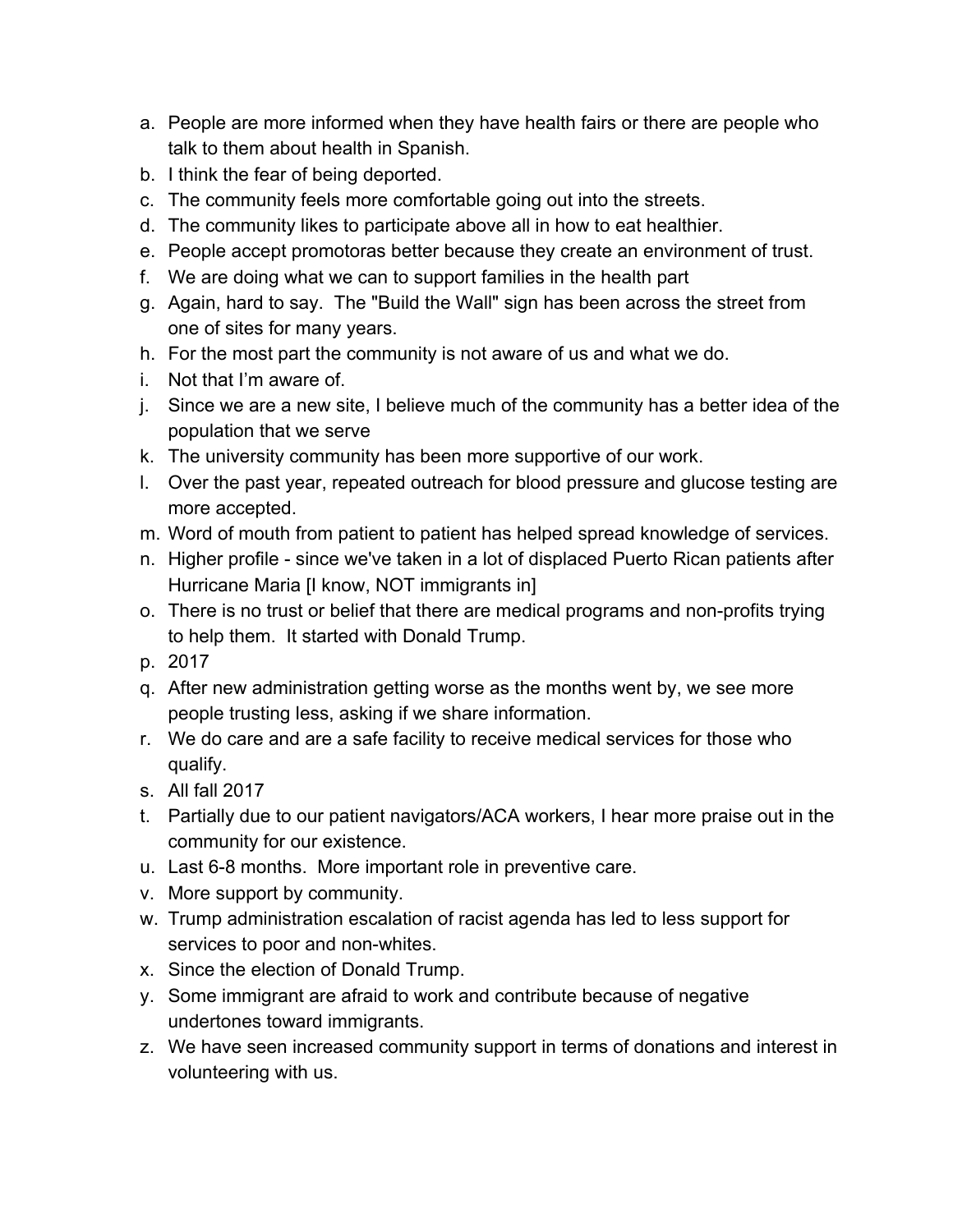4.How can MCN best support you at this time?

- a. Continue with webinars on needs of agricultural workers
- b. MCN can help patients stay healthier and focus on taking medications more often
- c. Online training for medical assistants
- d. Keep lobbying on behalf of our patients
- e. Doing what they've been doing.
- f. How can we change patient's mind to come and get a check up even if there still saying no they don't need one because nothing hurts yet.
- g. Continue to provide data and education about immigrant population and anything that will help us to care for them and all of our patients.
- h. Connecting our clients we sent to the network when they move.
- i. Please keep advocating on behalf of the immigrants in Michigan.
- j. Update patient education materials.
- k. Access to updated anticipatory guidance handouts for topics such as diabetes and hypertension in both English and Spanish.
- l. Continue with your updated reports and webinars on the issue of Migrant care.
- m. Continuing to provide the good resources you do.
- n. Educate the population that an immigrant is not a threat and at the roots everybody in USA is an immigrant.
- o. Provide more resources and strategies to support the community.
- p. Continue to bring awareness of resources available to them.
- q. Keep up the advocacy work!!! Now more than ever, we need to be available to patients.
- r. Continued encouragement and support to enter patients into the system.
- s. Disseminate the services we offer.
- t. Help to make the workers more aware of our services and where we are located.
- u. Greater access to clinics in Texas for our patients who live there for part of the year. We have trouble getting care when patients return to TX.
- v. My BH Providers are the ones who are often challenged by the fears, anxieties and depressive symptoms being experienced by our patients. It has definitely had an impact on their compassion and have to attend to their self-care more so they do not reach high levels of work stress, work burnout, compassion fatigue, or secondary trauma from listening to the immigration-related stories that can be overwhelming for them at times, particularly when they see patient families being separated due to deportation.
- w. Support government funding for our clinics.
- x. We need increase in specialty care access, any help we can get would be appreciated.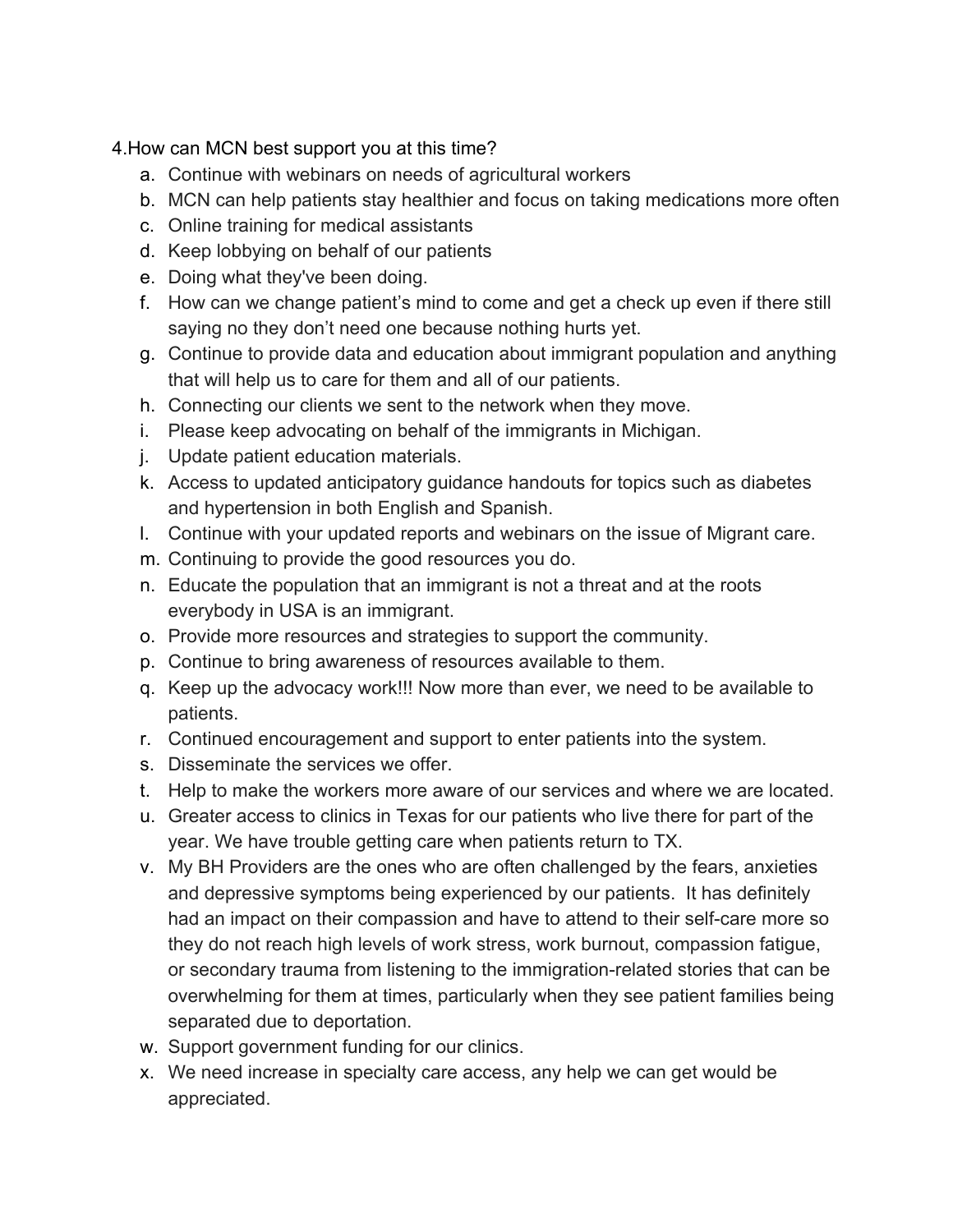- y. Continue to provide informative materials.
- z. Providing culturally appropriate information in Spanish that we can use to create awareness of preventable disease.
- aa.Keep the email information coming.
- bb.Improve care management services through Health Net.
- cc. A real, functioning program that links migrant farmworkers to care as they change locations. I have tried making referrals to MCN program, but MCN follow through and communication with me has been very poor, so I no longer bother to refer to this program.
- dd.National campaign on the work we do, the diverse peoples we serve, including working Americans and rural communities. We need to make sure both Red and Blue states value our work and understand how critical it is now in a time of increasing wealth disparities.
- ee.Loudly and publicly declare the right of all humans to migrate freely and without penalty.
- ff. Continued advocacy of migrant populations
- gg.We really want to be part of the Health network. Looking in to how to join.
- hh.Continue your ongoing communication via email.
- ii. We need to know If there are any resources across the country for specialty care or undocumented patients.
- jj. More pressure on politicians to change policy to give more access to undocumented patients.
- kk. Continue to advocate for the health needs of the migrant population. The introduction of new barriers to care over the past year means that more consequences of untreated conditions will become apparent in our society.
- ll. I am happy with how much and how MCN is working
- mm. Continued updates on policy changes as it relates to immigration, health care and FQHC funding.
- nn.Please continue to send me policy updates through the newsletter.
- oo.Continue providing clinical medical information for migrants. Appreciate the patient info in Spanish too
- pp.More educational materials that are designed for patients and average layperson; i.e. easy to understand/read, captive graphics, bilingual materials. Videos and/or powerpoint presentations for staff and community members who are trained.
- qq.Continue work to support clinics providing care to farmworkers; continue strong support for funding for rural clinics.
- rr. Continue to highlight social determinants of health and ways to improve health care for all.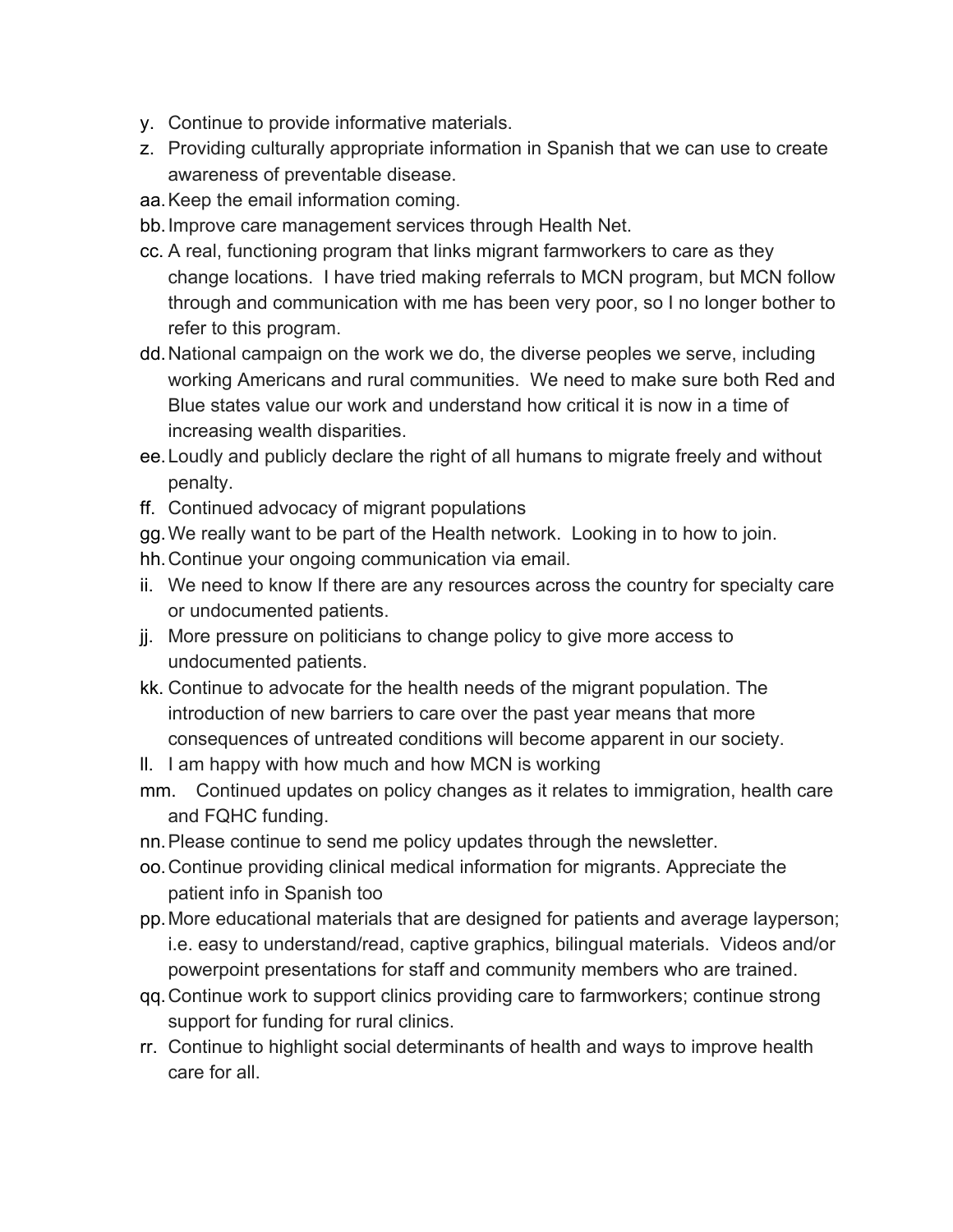- ss. Continue with products to support health education and appropriate services; bilingual resources; info on opportunities to access services without insurance
- tt. Being an advocate for all our patients and keeping the line of communications open.
- uu.Resources for families
- vv. Teaching about Predictable barriers and challenges for migrant families.
- ww. distributing information for this population and providing advocacy
- xx. Policy and Procedures for clinical department. Translation services
- yy. I am taking the Diabetes class online that MCN is offering, and plan on taking the high blood pressure class, as well. Resources for Promotores are always welcome!
- zz. Continue advocacy for CHCs.
- aaa. keep up the good work
- bbb. Just inform people not to be afraid to go out and look for assistance if they need it. Especially medical assistance.
- ccc. more resources on engaging with migrant community
- ddd. Just keep sending updates and reports!
- eee. Continue to provide helpful information.
- fff. Not sure, it seems that immigrants are a synonymous of illegal even when we have many agricultural workers with seasonal visas. Less people traveling. Agricultural farms not having enough workers means less clients for us.
- ggg. Most importantly to help all people to understand the need for preventative care.
- hhh. Dedicate Streamline to findings of survey last year and this year, to make others aware, and have evidence that supports political change
- iii. Our work w/MCN has been crucial in assisting pts receive continuous care.
- jjj. Providing outreach, information, education and assistance in patient's engagement to vote in local, national elections.
- kkk. Nothing at this time...thank you for your continued support
- lll. Keep immigrants safe
- mmm. Continue what you're doing!
- nnn. Continue to have excellent stories on health justice and health advocacy for immigrants. I find you to be my favorite resource to keep me involved and up to date on this part of work that is so meaningful to me.
- ooo. Finally, I love the stories that are shared on the ""Five at Five"" as it keeps me up to date on many ideas and topics that are of interest to me. "
- ppp. Continue your good work. Rally the community in support of migrants. Thank you.
- qqq. Keep us up-to-date with changes, news, etc. during this volatile political time.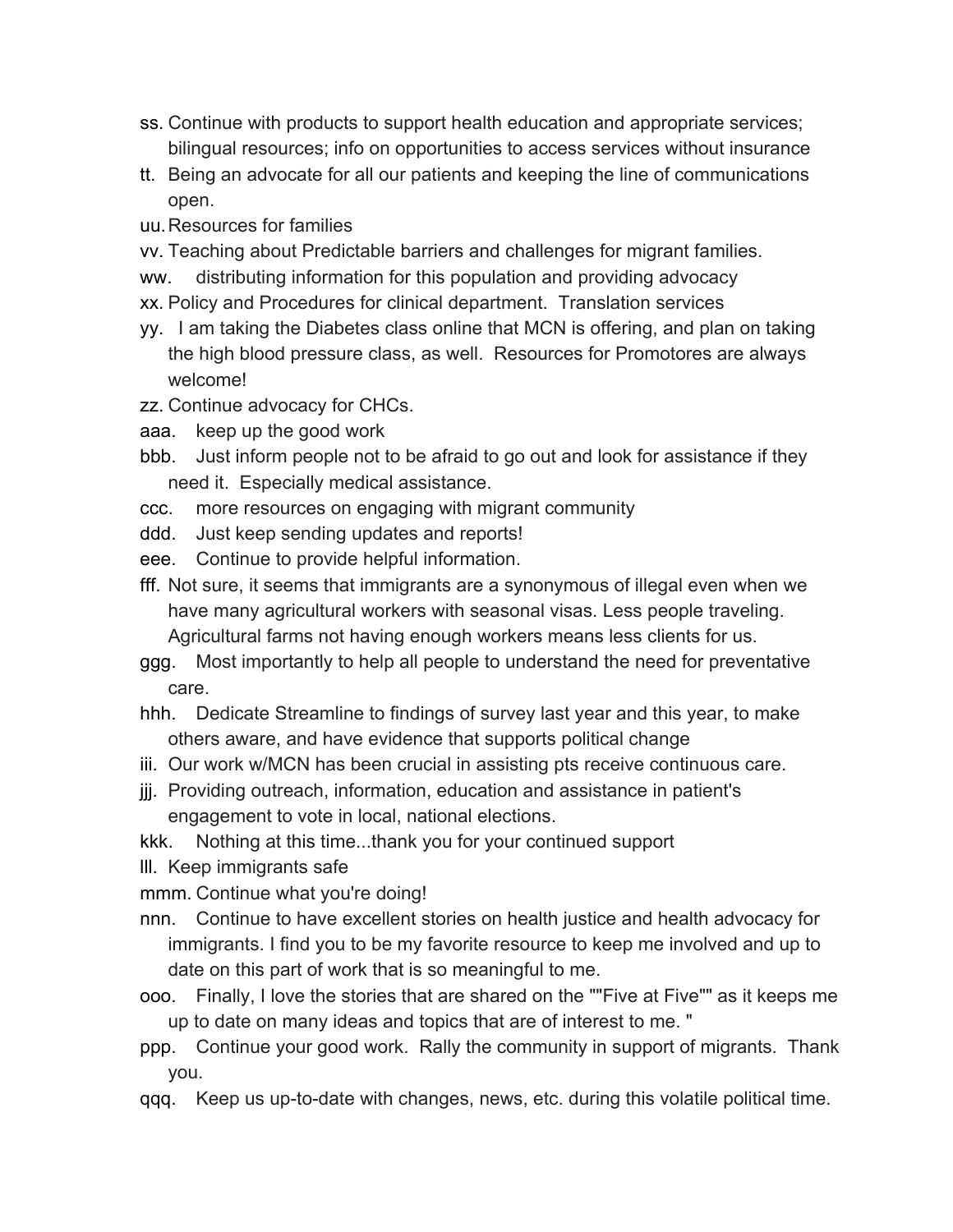5.Do you have additional comments or concerns? Do you have a story to share? Please let us know here (optional)

- a. Last year our *promotores* reported that in a lot of cases, people in the community were not too willing to open their door or engage in conversation very easily. They, the *promotores*, felt it was part of the political environment and the news spread in the media about ICE showing up in different parts of the country and picking up people without cause. We have not started our program yet, so don't know what the response will be this year.
- b. I responded no to the questions based on how they are worded. Here at our large medical facility with many hospitals, ERs, OB/GYN, and L & D, we take care of the vast majority of immigrants in our catchment area. This included documented and undocumented patients. While our policies have not changed ( we provided over 30 million in "charity care" last year) I believe that the perception to some in our immigrant community (which the vast majority is Hispanic) seems to have changed. I am seeing (my work in 3 different Emergency Departments, outpatient clinics) less recently arrived patients than before. I don't know if this is because there are less newly arrived patents or if those that have recently arrived are not being seen. I don't know the answer to that. I'm more than happy to discuss this with MCN staff off the record
- c. Perceptions among staff remain about the same -- those who didn't feel that immigrants "deserve" care are about the same now as before.
- d. Unfortunately I was "encouraged" not to follow up on a request to speak with a journalist recently; not because we have bad administrators, but because it could potentially distract from the good work we are doing in keeping our offices and hospitals open to all patients in our community.
- e. We need an effective program to help migrant farmworkers sustain year-round access to care for chronic conditions as they change location (e.g. from upstate NY to Florida). My experiences with MCN program for this has been poor, both in rural Washington state and in Upstate NY.
- f. I've been interviewed by AP reporter and Reuters reporter regarding ICE raids, anti-immigrant environment, and how this affects our immigrant families' access to care. We interviewed our own staff who say they are seeing more families separated by ICE but we have not had any patients request records erased from databases as has been rumored in other parts of the country. We see that our Latino patients get different treatment by federal and state offices as opposed to how they are treated in our clinic.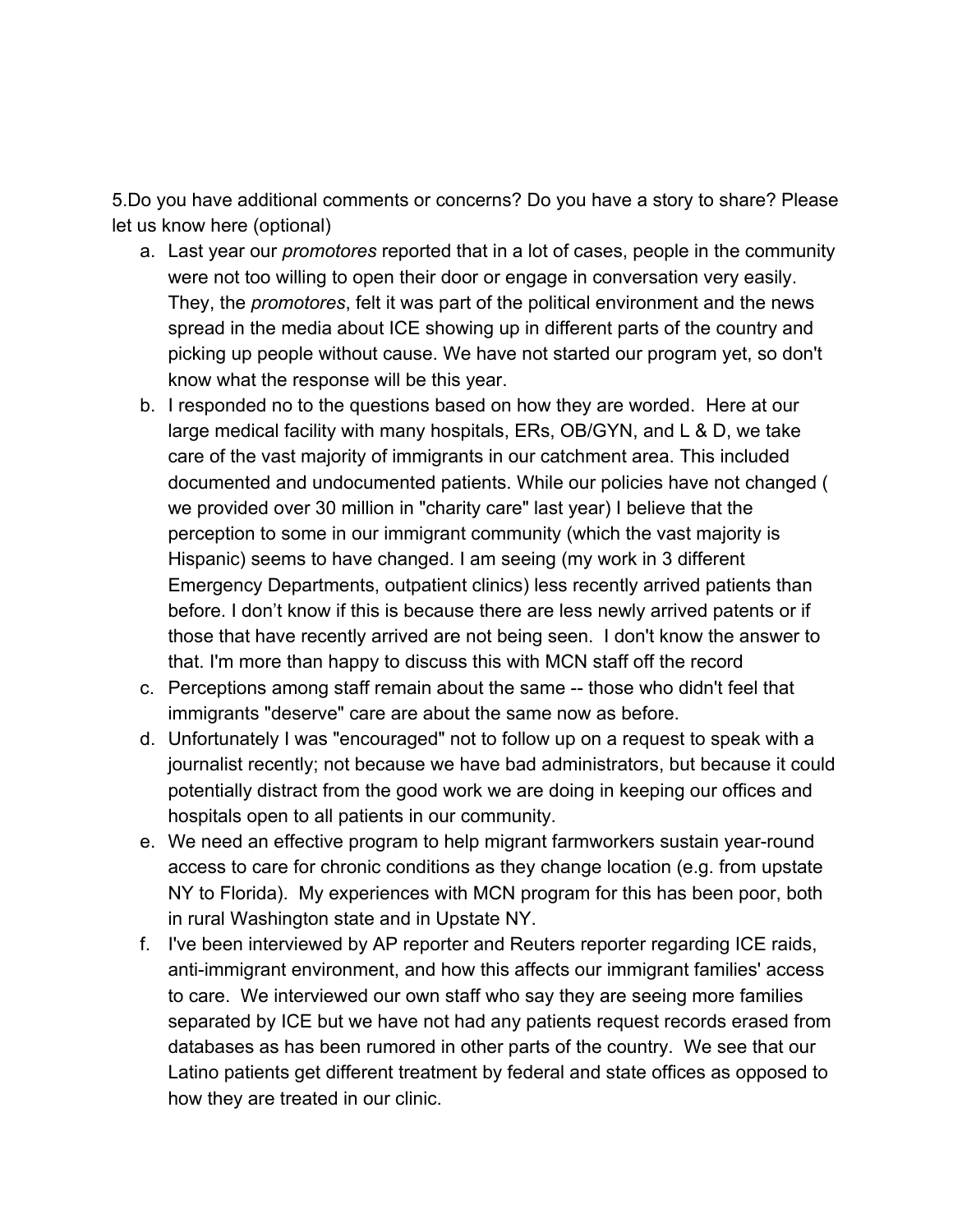- g. People are depressed anxious and fearful. More clinical depression, more missed work and school days.
- h. More and more people are being arrested and detained and deported so it's emotionally stressful and impacting people, it feels like more are on the move and lost to care.
- i. Project Access Austin (projectaccessaustin.org) is a non-profit that provided medical services to Travis County residents. All services are donated to whoever qualifies in the program. We have seen a drop in applicants and referrals to receive free services. Project Access Austin helps Travis County Adults that fall between 100% - 250% of the Federal Poverty Guidelines. For the undocumented/Illegal aliens Project Access helps adults between 50% - 250% of the Federal Poverty guidelines. We have seen a drop in applicants and returning patients to receive these free services. Primary Care, specialty care, medication, labs, diagnostic test.
- j. Healthnet helped a 38 year old heart patient receive care in Florida after leaving North Carolina.
- k. Since election of this new administration I find that my patients are living under constant fear and stress. They express to me that they no longer feel safe or welcomed in their communities. Many families are becoming more isolated and their lives are confined to work and home. They are less likely to be engaged in their communities and this is leading to higher levels of stress and anxiety, which is exacerbating their other chronic conditions. Also many patients (either due to loss of insurance or loss of job) are finding it harder to afford health care. Many people have stopped coming in or some of their visits have become more infrequent which also worsens their chronic health conditions.
- l. I have an elderly man who was born in Britain, served in the US military when he was young, and has been notified he needs to leave the country. It is shameful what our government is doing.
- m. I am a community health worker and when I go to the supermarket people ask me about vegetables and healthy food and it is a good place to talk about healthy vegetable recipes.
- n. More training.
- o. A small story of an undocumented mother who had no medical coverage, she suffers from diabetes. She arrived at the clinic accompanied by a friend and [learned about] the programs and services we had. She returned the following day with all the requirements applied for the MHLA program and a doctor saw her.